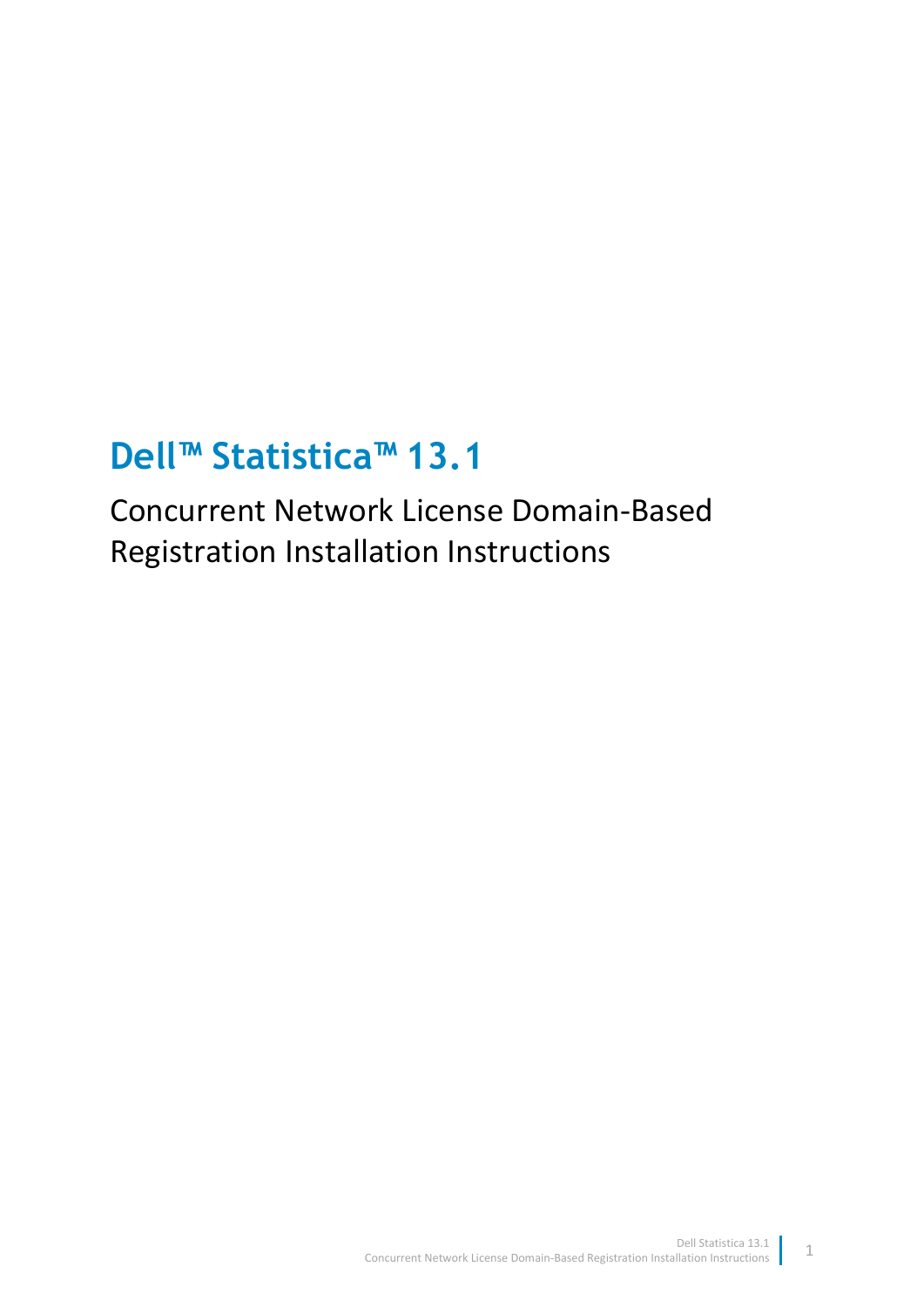#### **Notes**

- 1 The installation of the Concurrent network version entails two parts: a) a server installation, and b) workstation installations on each of the client machines.
- 2 The server installation must be performed by a user with Administrator permissions to the server. The installation makes necessary changes to the system. Each client installation must be performed while logged on as an Administrator to the client computer. If you are prompted to reboot during the installation, you must log on with Administrator permissions after rebooting to complete the installation successfully.
- 3 If you have a previous version of Statistica on your computer, uninstall the program (see the *Server uninstall* and *Workstation uninstall* sections for uninstall instructions). Note that this method of removing Statistica will not affect or delete any data files created with previous installations. Once this is complete, proceed with the installation instructions.
- 4 All workstations must have Microsoft<sup>TM</sup> Internet Explorer version 7 or later installed.
- 5 The server must be installed to a Windows<sup>TM</sup> 2003 operating system or later.
- 6 This software performs an automatic license registration online. Therefore, it is necessary to perform this installation on a computer that is connected to the Internet.

#### **Server installation**

- 1 Ensure that no other applications are running.
- 2 Download the program from [https://support.software.dell.com/statistica/,](https://support.software.dell.com/statistica/) and then double-click **setup.exe** to begin the installation process. Or, insert the Statistica DVD into the drive. The installation process should begin automatically, and the Statistica installation dialog box will be displayed. Click the **Install Statistica** button. Note: If the DVD does not auto-start, browse the DVD and double-click **CDSTART.exe**.
- 3 The **Welcome** dialog box is displayed. Click the **Next** button.
- 4 In the **Serial Number / Product Key** dialog box, enter the Serial Number and 25-character Product Key in the respective boxes. Note: It is important to use the complete keyset as provided by Dell. Click the **Next** button to continue.
- 5 In the **Network ID / Install Code** dialog box, enter the Install Code (note that a Single-User installation does not require a Network ID). Click the **Next** button to continue.
- 6 In the **License Agreement** dialog box, read the software license agreement. Select the **I accept the terms in the license agreement** option button, and click the **Next** button if you agree with the terms and want to continue the installation process.
- 7 In the **Setup Type** dialog box, select either the **Typical** option button or the **Custom** option button. Typical setup will install Statistica with the most common options; this is the recommended selection. Custom setup options are not covered in these instructions. If you have questions about the custom installation, contact Statistica technical support: [https://support.software.dell.com/statistica/.](https://support.software.dell.com/statistica/) Click the **Next** button to continue.
- 8 In the **Start Menu Folder** dialog box, enter the Start Menu folder name; the default name is Statistica 13. If you want to create a desktop shortcut to Statistica, select the check box. Click the **Next** button to continue.
- 9 A message will be displayed that prompts you to enable your wireless network adaptor. If your computer has a wireless network adaptor, please enable it until installation is complete in order to license the software. Once it is enabled, click the **OK** button.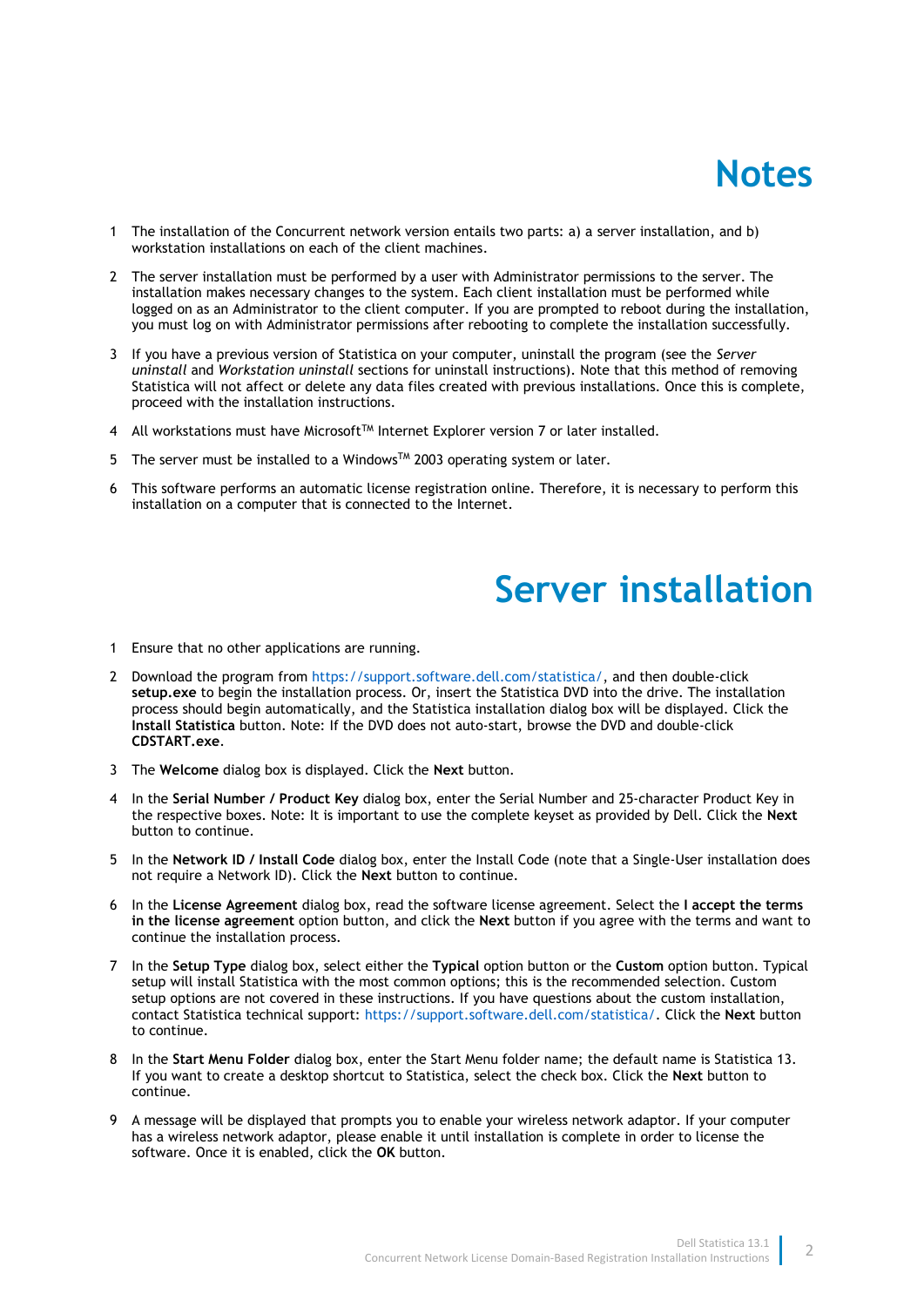- 10 In the **Register with Dell** dialog box, enter the requested information. This information is required to obtain the final licensing file for your software. Click the **Next** button to continue.
- 11 In the next dialog box, you will be informed that your license registration is pending and that a registration email has been sent to you.
- 12 Open your company (or university) email application. Go to your Inbox and open the registration email from license@statsoft.com or license@software.dell.com. The email will ask you to verify your email address in order to continue the installation of Statistica. Click on the hyperlink in the email. Alternately, you can copy and paste the link, in its entirety, into the address bar of your web browser.

Note: If you do not receive an email from license@statsoft.com or license@software.dell.com, look in your Junk E-mail folder. Due to the hyperlink in the email, your email application may have flagged the email as spam. Or, there may be an issue with your internet connection or firewall.

- 13 In your web browser, the Statistica Email Address Confirmation Web page is displayed. Your email address has been confirmed.
- 14 Return to the installer and click the **Continue** button to finish the installation of Statistica. If you have closed the installer, restart it and continue.
- 15 Statistica will now attempt to register your software automatically. A dialog box stating that your license has been successfully registered is displayed. Click the **OK** button. If the registration process fails, a different dialog box is displayed, indicating the failure. See the *Notes on failed registration* section for additional details of failed registration.
- 16 Statistica is ready to install. To begin copying files to your machine, click the **Install** button.
- 17 A message will be displayed stating that the installation is complete. You may be prompted to reboot now or reboot later, depending on the components that were installed on your machine. If you are prompted, it will be necessary to reboot before you run Statistica. Click the **Finish** button to complete the installation process.
- 18 Create a share to the Statistica executable directory. This share must be available to all users who need to run the workstation installation. Users must have read and execute permissions to all files and subfolders.



#### **Workstation installation**

- 1 Ensure that no other applications are running.
- 2 Locate the share that you created (step 17 in the *Server installation* section) when the Statistica program files were installed on the server. Double-click the **Setup.exe** file in Workstation Installer or Workstation Installer 64 subfolder.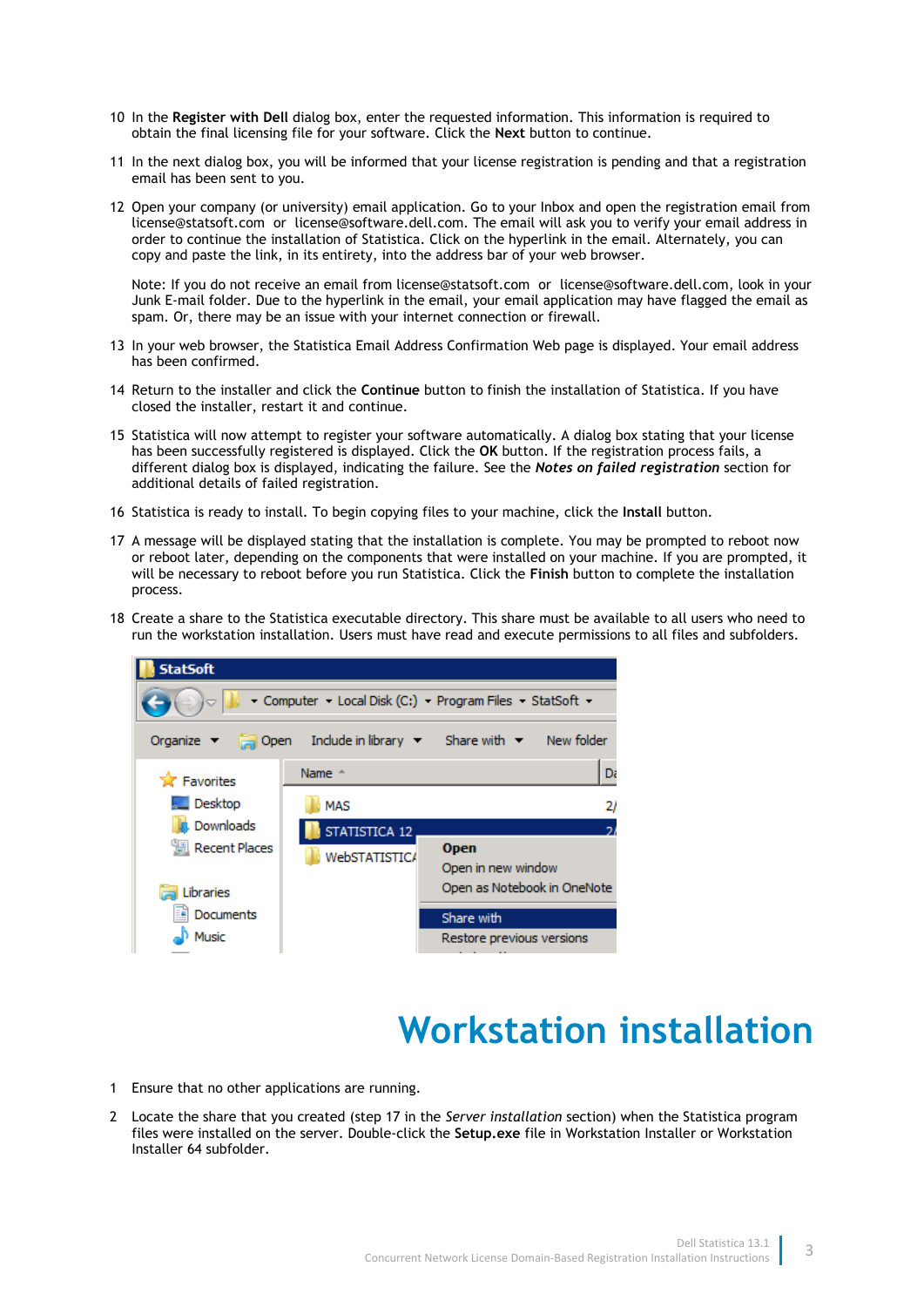| Network > V12 > statistica 12 > Workstation Installer 64 > |   |                             |           |            |   |  |
|------------------------------------------------------------|---|-----------------------------|-----------|------------|---|--|
| Organize $\blacktriangledown$                              |   | <mark>nd</mark> Open ▼ Burn |           | New folder |   |  |
| $\sqrt{2}$ V10                                             | ▲ | Name                        |           |            | ∸ |  |
| $\sqrt{2}$ V11                                             |   |                             | 2070.mst  |            |   |  |
| $\sqrt{2}$ V12                                             |   |                             | Data1.cab |            |   |  |
|                                                            |   | <sup>引</sup> ent.dsn        |           |            |   |  |
|                                                            |   |                             | setup.exe |            |   |  |
|                                                            |   |                             | Setup.ini |            |   |  |

- 3 The Welcome dialog box is displayed. Click the **Next** button.
- 4 In the **License Agreement** dialog box, read the software license agreement. Select the **I accept the terms in the license agreement** option button, and click the **Next** button if you agree with the terms and want to continue the installation process.
- 5 In the **Setup Type** dialog box, select either the **Typical** option button or the **Custom** option button. Typical setup installs Statistica with the most common options; this is the recommended selection. Custom setup options are not covered in these instructions. If you have questions about the custom installation, contact Statistica technical support [https://support.software.dell.com/statistica/.](https://support.software.dell.com/statistica/) Click the **Next** button to continue.
- 6 In the **Start Menu Folder** dialog box, enter the Start Menu folder name; the default name is Statistica 13. If you want to create a desktop shortcut to Statistica, select the check box. Click the **Next** button to continue.
- 7 Statistica is ready to install on your workstation. To begin copying files to your machine, click the **Install** button.
- 8 Your system will be updated and program files will be installed. In the **Setup Wizard Completed** dialog box, click the **Finish** button.
	- If you receive any Version Conflict messages, it is recommended that you keep your existing file (click the **Yes** button).
	- If the workstation's system files need to be updated, you must restart your computer to finish the installation process.

# **Borrowing (checking out) licenses**

Borrowing licenses enables you to disconnect a workstation from the network and still be able to run Statistica on that workstation. To borrow (check out) a license:

- 1 Start Statistica on the workstation.
- 2 Select the **File** tab. In the left panel, select **Help/Support**. In the right panel, under the **About Dell Statistica** heading, click **More Details**.
- 3 In the **About Dell Statistica** dialog box, select the **License tab**, and click the **License Management** button.
- 4 In the **License Management** dialog box, highlight the feature to be checked out, and click the **Check-out** button.
- 5 The **Check-out Product** dialog box is displayed. Enter the number of days that the license will be checked out. Click the **OK** button.
- 6 Repeat Steps 4 and 5 for any additional features you want to check out. Click the **Done** button.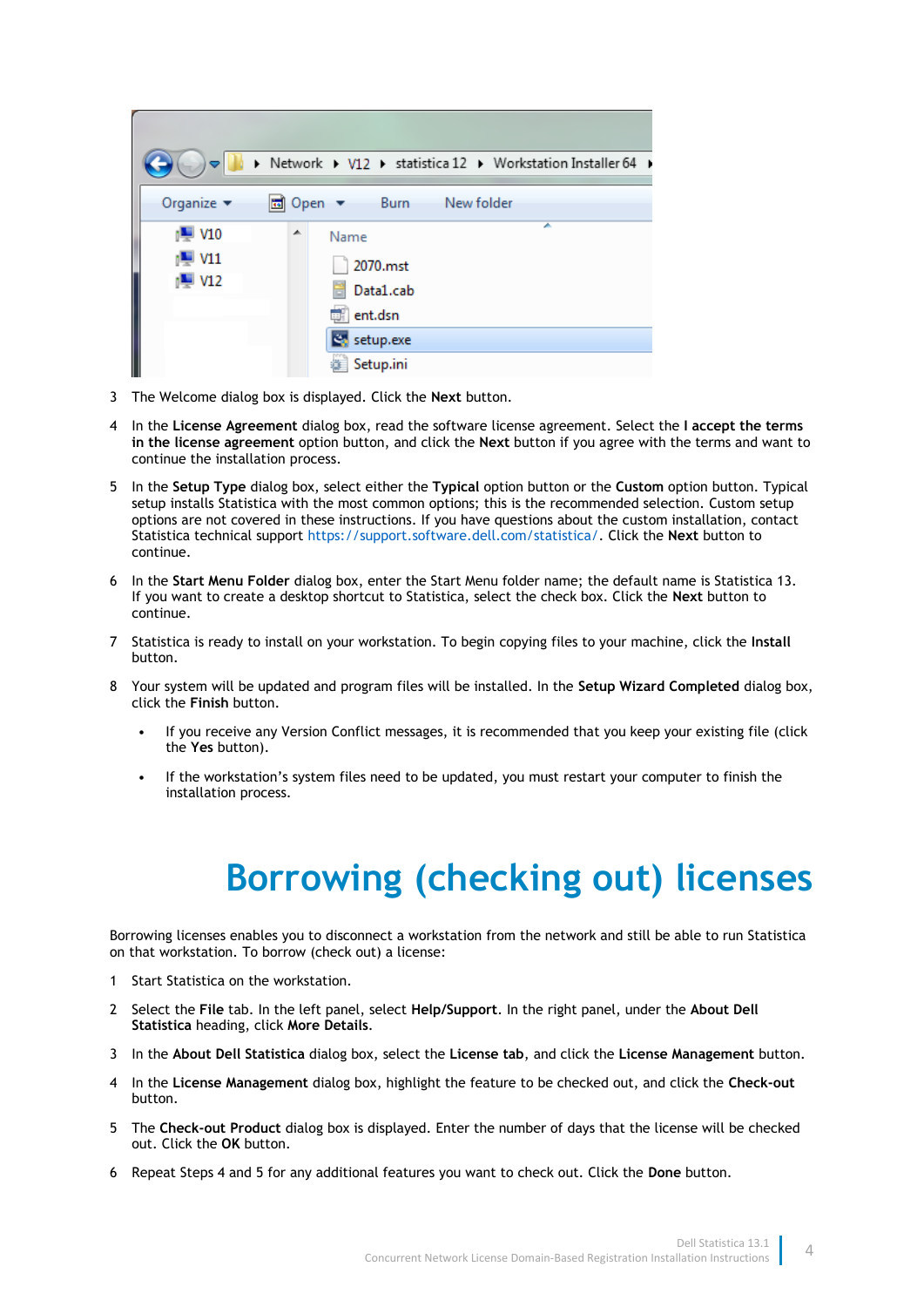- 7 Quit Statistica and wait approximately 30 seconds for the license administration to synchronize with the server.
- 8 You can now disconnect the workstation from the network. Statistica can be used on that workstation for the number of days specified in Step 5.

## **Checking in licenses**

- 1 Reconnect the workstation to the network.
- 2 Start Statistica on the workstation.
- 3 Select the **File** tab. In the left panel, select **Help/Support**. In the right panel, under the **About Dell Statistica** heading, click **More Details**.
- 4 In the **About Dell Statistica** dialog box, select the **License tab**, and click the **License Management** button.
- 5 Highlight the feature to be checked in and click the **Check-in** button. To check in all licenses, click the **Check-in All** button. Click the **Done** button.
- 6 Quit Statistica, and wait approximately 30 seconds for the license administration to synchronize with the server.
- 7 The previously checked-out licenses are now available to all Statistica workstations.

#### **Server uninstall**

To uninstall the Statistica server, follow these steps:

- 1 Ensure that no other applications are running.
- 2 In the Control Panel, select **Add or Remove Programs** (Windows Server 2003) or **Uninstall a program** located under **Programs** (Windows Server 2008).
- 3 Scroll down through the list of programs and select Statistica. Click either **Remove** (Windows Server 2003) or **Uninstall** (Windows Server 2008) to uninstall the program.
- 4 A message is displayed to confirm that you want to uninstall Statistica from your computer. Click the **Yes**  button, and Statistica files will be uninstalled.
- 5 When the uninstall process is complete, click the **Yes** button to notify the registration server. This makes it possible for you to install the server on another computer.

## **Workstation uninstall**

To uninstall a Statistica workstation, follow these steps:

- 1 Ensure that no other applications are running.
- 2 In the Control Panel, select **Add or Remove Programs** (Windows XP) or **Uninstall a program** located under **Programs** (WindowsTM Vista, Windows 7, or Windows 8).
- 3 Scroll down through the list of programs and select Statistica. Click either **Remove** (Windows XP) or **Uninstall** (WindowsTM Vista, Windows 7, or Windows 8) to uninstall the program.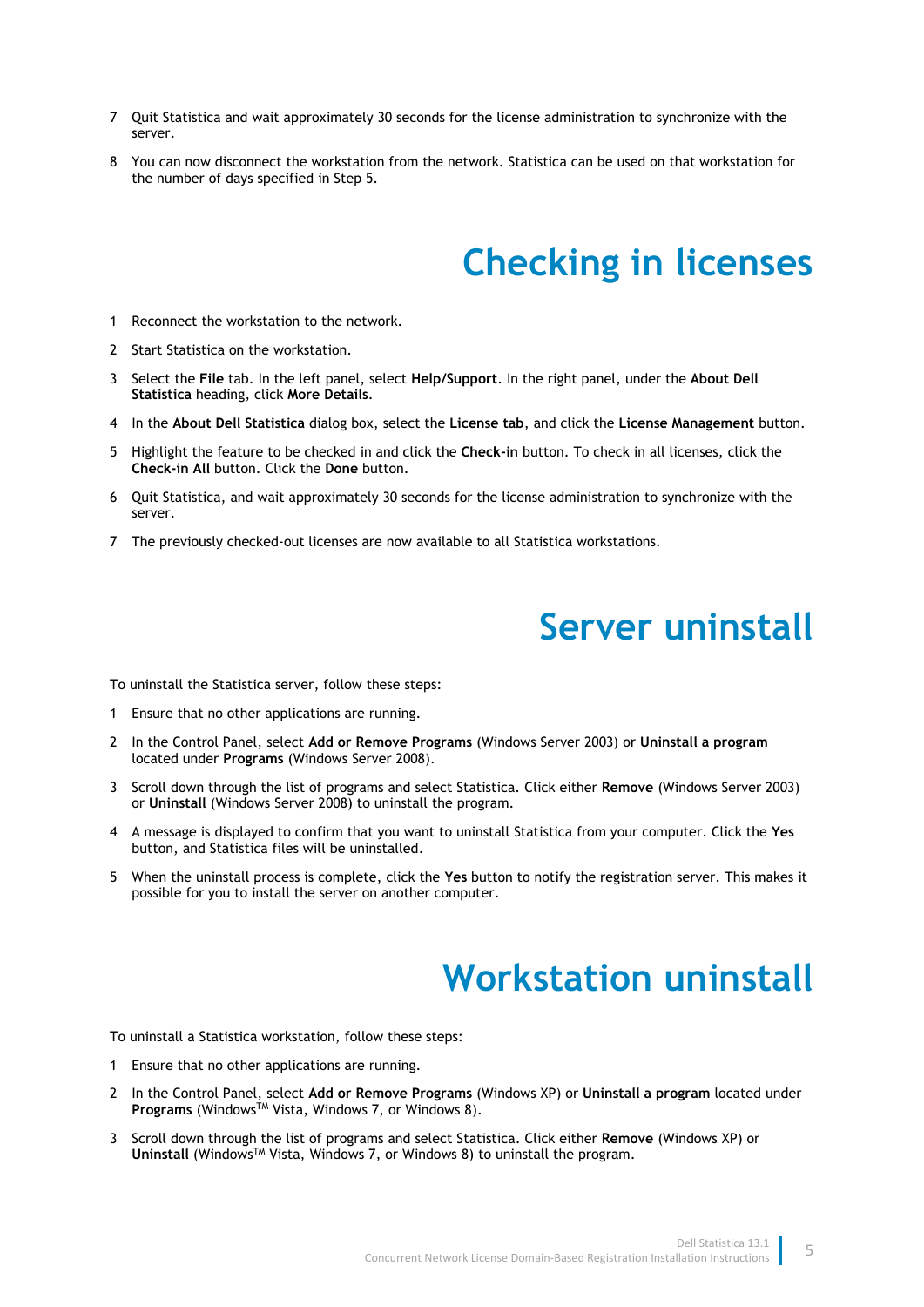## **Notes on failed registration**

The software registration process can fail for several reasons including: exceeding the allowed number of installations for a serial number, lack of Internet connection on the installed machine, incorrect serial number, wrong email address, or other technical difficulties.

- 1 If you want Statistica installed on an additional computer, contact Dell for information on our policy and additional pricing.
- 2 If some other issue has affected your registration, ensure that the computer is connected to the Internet, and verify your serial number. Start Statistica. If the **Statistica Licensing** dialog box is displayed, click the **Register** button. If the **Statistica Licensing** dialog box is not displayed, select the **File** tab. In the left panel, click **Help/Support**. In the right panel, under the **Support** heading, click **Register**.
- 3 If the registration process still cannot be completed, contact Dell for Technical support at [https://support.software.dell.com/statistica/.](https://support.software.dell.com/statistica/)